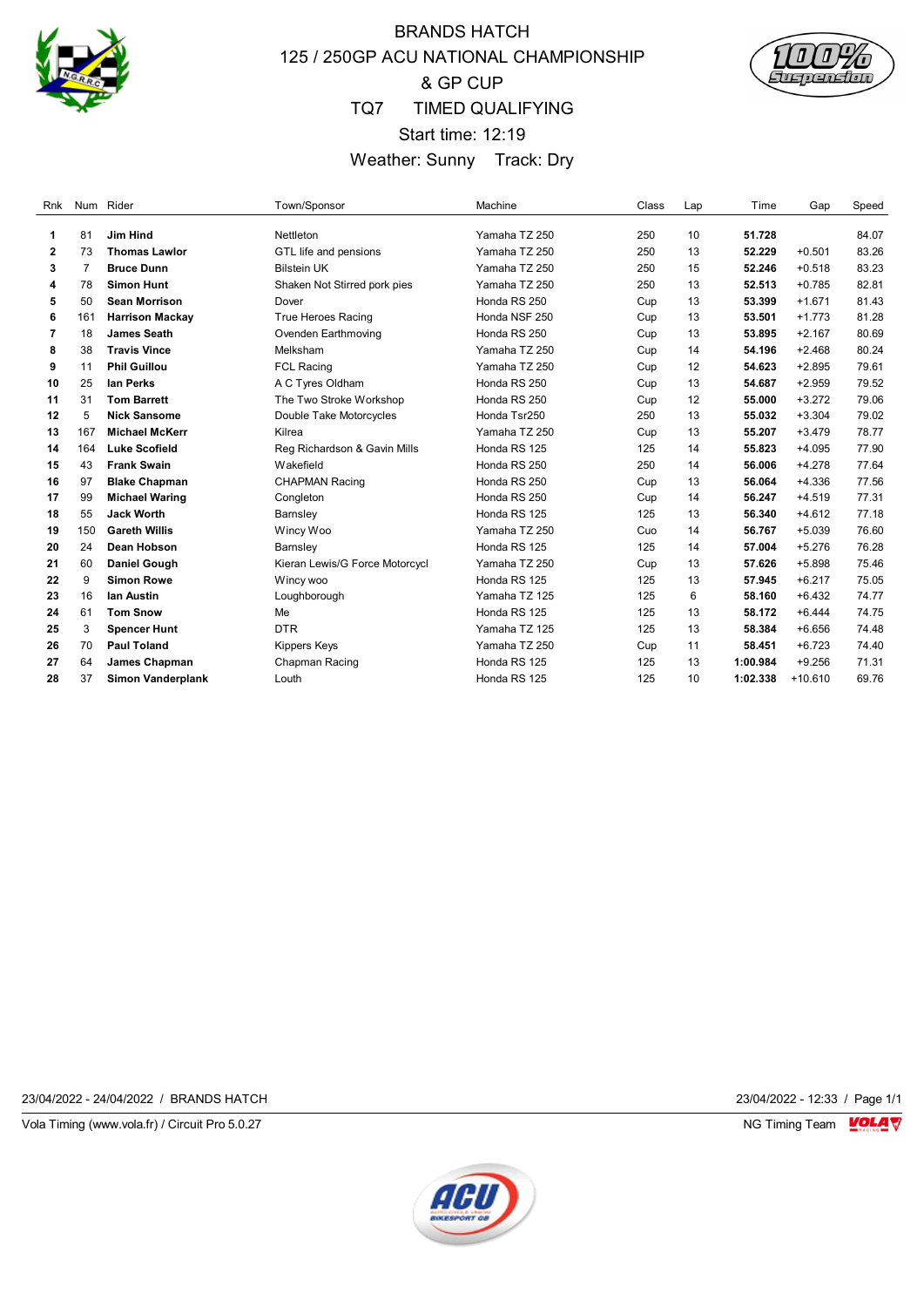



Lap Time

| <b>Blake Chapman</b> |        |  |  |  |
|----------------------|--------|--|--|--|
| START                |        |  |  |  |
| 1                    |        |  |  |  |
| 2                    |        |  |  |  |
| 3                    | 58.590 |  |  |  |
| 4                    | 57.827 |  |  |  |
| 5                    | 58.050 |  |  |  |
| 6                    | 57.227 |  |  |  |
| 7                    | 56.165 |  |  |  |
| 8                    | 57.089 |  |  |  |
| 9                    | 56.064 |  |  |  |
| 10                   | 57.311 |  |  |  |
| 11                   | 56.781 |  |  |  |
| 12                   | 56.815 |  |  |  |
| 13                   | 57.551 |  |  |  |
| <b>FINISH</b>        |        |  |  |  |

| <b>Bruce Dunn</b> |        |  |
|-------------------|--------|--|
| <b>START</b>      |        |  |
| 1                 |        |  |
| 2                 |        |  |
| 3                 | 55.764 |  |
| 4                 | 54.689 |  |
| 5                 | 53.519 |  |
| 6                 | 53.249 |  |
| 7                 | 55.008 |  |
| 8                 | 53.079 |  |
| 9                 | 52.566 |  |
| 10                | 53.280 |  |
| 11                | 53.026 |  |
| 12                | 52.726 |  |
| 13                | 52.246 |  |
| 14                | 52.965 |  |
| 15                | 52 419 |  |
| <b>FINISH</b>     |        |  |
|                   |        |  |

| Daniel Gough |        |  |  |
|--------------|--------|--|--|
| <b>START</b> |        |  |  |
| 1            |        |  |  |
| 2            |        |  |  |
| 3            | 58.402 |  |  |
|              | 59 926 |  |  |

23/04/2022 - 24/04/2022 / BRANDS HATCH 23/04/2022 - 12:34 / Page 1/4

Vola Timing (www.vola.fr) / Circuit Pro 5.0.27 NG Timing Team Monetary NG Timing Team Monetary



| Dean Hobson   |        |  |  |
|---------------|--------|--|--|
| <b>START</b>  |        |  |  |
| 1             |        |  |  |
| 2             |        |  |  |
| 3             | 57.199 |  |  |
| 4             | 57.004 |  |  |
| 5             | 57.496 |  |  |
| 6             | 57.796 |  |  |
| 7             | 58.460 |  |  |
| 8             | 57 499 |  |  |
| 9             | 57.576 |  |  |
| 10            | 57.597 |  |  |
| 11            | 57.456 |  |  |
| 12            | 58.110 |  |  |
| 13            | 58.760 |  |  |
| 14            | 57.628 |  |  |
| <b>FINISH</b> |        |  |  |

| <u>Fra</u> nk Swain |          |  |  |  |
|---------------------|----------|--|--|--|
| <b>START</b>        |          |  |  |  |
| 1                   |          |  |  |  |
| 2                   |          |  |  |  |
| 3                   | 57.537   |  |  |  |
| 4                   | 57.474   |  |  |  |
| 5                   | 56.672   |  |  |  |
| 6                   | 57.036   |  |  |  |
| 7                   | 57.340   |  |  |  |
| 8                   | 1:00.961 |  |  |  |
| 9                   | 56.859   |  |  |  |
| 10                  | 56.404   |  |  |  |
| 11                  | 57.235   |  |  |  |
| 12                  | 56.304   |  |  |  |
|                     |          |  |  |  |

| Lap | Time          |
|-----|---------------|
| 13  | 56.322        |
| 14  | 56.006        |
|     | <b>FINISH</b> |

| Gareth Willis |          |  |  |  |
|---------------|----------|--|--|--|
| <b>START</b>  |          |  |  |  |
| 1             |          |  |  |  |
| 2             |          |  |  |  |
| 3             | 1:00.989 |  |  |  |
| 4             | 59.281   |  |  |  |
| 5             | 58.401   |  |  |  |
| 6             | 58.246   |  |  |  |
| 7             | 57.113   |  |  |  |
| 8             | 57.474   |  |  |  |
| 9             | 57.077   |  |  |  |
| 10            | 57 774   |  |  |  |
| 11            | 56.767   |  |  |  |
| 12            | 57.158   |  |  |  |
| 13            | 57.147   |  |  |  |
| <b>FINISH</b> |          |  |  |  |
| 14            | 56.970   |  |  |  |

#### Harrison Mackay

| <b>START</b>  |        |  |  |  |
|---------------|--------|--|--|--|
| 1             |        |  |  |  |
| 2             | 56.858 |  |  |  |
| 3             | 55.892 |  |  |  |
| 4             |        |  |  |  |
| 5             |        |  |  |  |
| 6             | 54.728 |  |  |  |
| 7             | 53.776 |  |  |  |
| 8             | 54.706 |  |  |  |
| 9             | 53.796 |  |  |  |
| 10            | 54.017 |  |  |  |
| 11            | 55.950 |  |  |  |
| 12            | 53.831 |  |  |  |
| 13            | 53.501 |  |  |  |
| <b>FINISH</b> |        |  |  |  |

| lan Austin   |  |
|--------------|--|
| <b>START</b> |  |
|              |  |

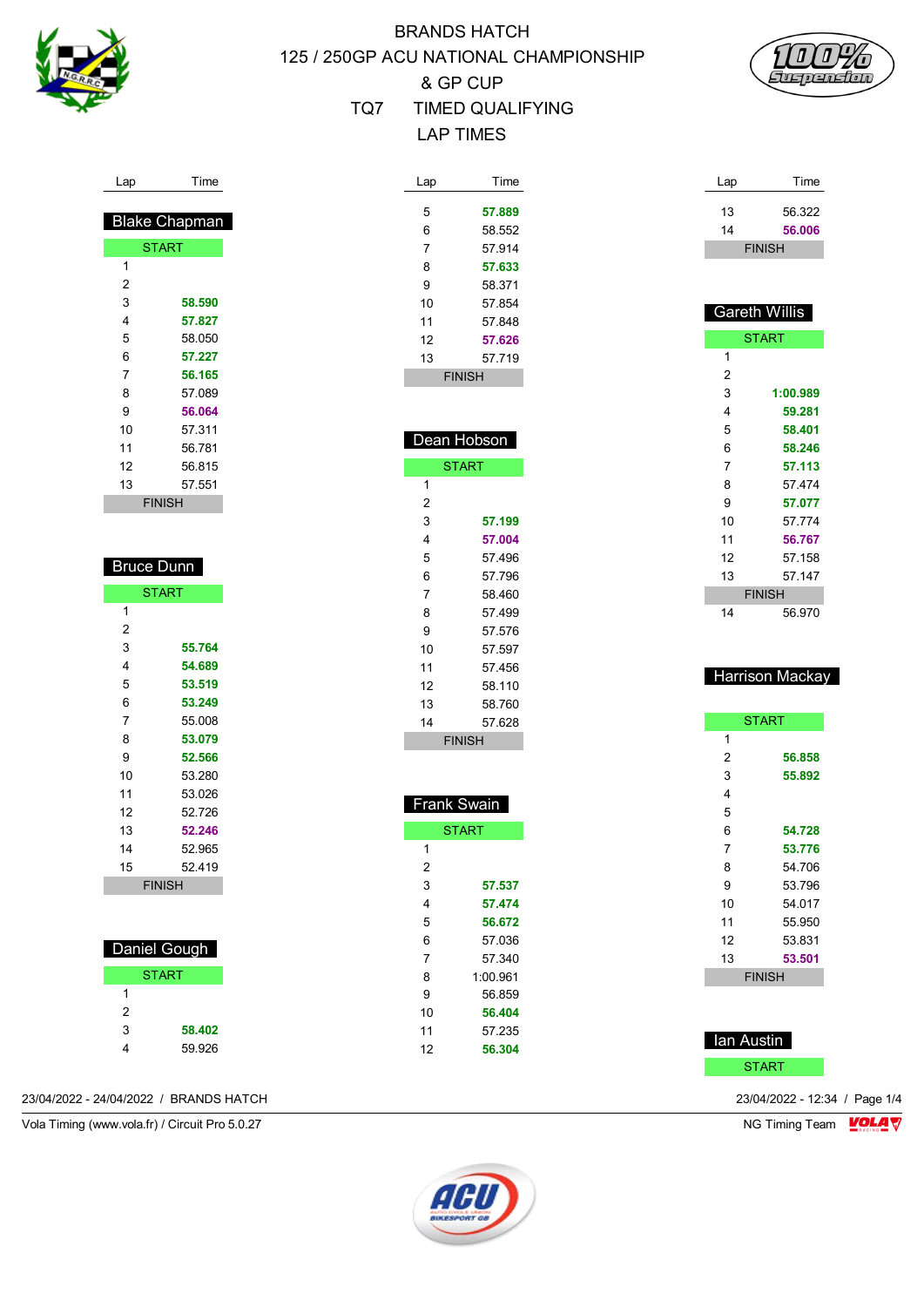| Time          |
|---------------|
|               |
|               |
|               |
| 1:04.050      |
| 59.270        |
| 59.223        |
| 58.160        |
| <b>FINISH</b> |
|               |

| lan Perks     |        |  |  |
|---------------|--------|--|--|
| <b>START</b>  |        |  |  |
| 1             |        |  |  |
| 2             |        |  |  |
| 3             | 56.550 |  |  |
| 4             | 56.551 |  |  |
| 5             | 55.442 |  |  |
| 6             | 55.295 |  |  |
| 7             | 55.392 |  |  |
| 8             | 56.059 |  |  |
| 9             | 56.590 |  |  |
| 10            | 54.908 |  |  |
| 11            | 55.166 |  |  |
| 12            | 54.687 |  |  |
| 13            | 57.453 |  |  |
| <b>FINISH</b> |        |  |  |

## Jack Worth

| <b>START</b> |          |  |
|--------------|----------|--|
| 1            |          |  |
| 2            |          |  |
| 3            | 57.984   |  |
| 4            | 1:01.323 |  |
| 5            | 1:02.208 |  |
| 6            | 57.206   |  |
| 7            | 57.936   |  |
| 8            | 58 149   |  |
| 9            | 56.857   |  |
| 10           | 59.174   |  |
| 11           | 57.093   |  |
| 12           | 56.340   |  |
| 13           | 58.340   |  |
| FINISH       |          |  |

| James Chapman |              |  |
|---------------|--------------|--|
|               | <b>START</b> |  |
| 1             |              |  |
| 2             |              |  |
| 3             | 1:02.909     |  |
| 4             | 1:02.707     |  |
| 5             | 1:02.489     |  |
| 6             | 1:02.922     |  |
| 7             | 1:02.253     |  |
| ጸ             | 1:02.111     |  |

| Lap           | Time     |  |
|---------------|----------|--|
|               |          |  |
| 9             | 1:02.878 |  |
| 10            | 1:02.202 |  |
| 11            | 1:00.984 |  |
| 12            | 1:02.491 |  |
| <b>FINISH</b> |          |  |
| 13            | 1:01.468 |  |

| James Seath    |              |
|----------------|--------------|
|                |              |
|                | <b>START</b> |
| 1              |              |
| 2              | 56.120       |
| 3              | 56.026       |
| 4              | 55.503       |
| 5              | 54.744       |
| 6              | 55.634       |
| $\overline{7}$ | 55.187       |
| 8              | 55 458       |
| 9              | 53.895       |
| 10             | 55.112       |
| 11             | 54.458       |
| 12             | 55.316       |
| 13             | 54.953       |
| <b>FINISH</b>  |              |

| Jim Hind |  |
|----------|--|
|          |  |

| <b>START</b>  |        |  |
|---------------|--------|--|
| 1             |        |  |
| 2             | 56.679 |  |
| 3             | 56.177 |  |
| 4             | 53.900 |  |
| 5             | 52.505 |  |
| 6             | 53.105 |  |
| 7             | 52.962 |  |
| 8             | 53.354 |  |
| 9             | 51.728 |  |
| 10            | 51 904 |  |
| <b>FINISH</b> |        |  |

| <b>START</b><br>1<br>$\overline{2}$<br>3<br>57.357<br>56,480<br>4<br>5<br>56.234<br>6<br>56,096<br>7<br>55.823<br>8<br>56.281<br>9<br>56.416 | <b>Luke Scofield</b> |
|----------------------------------------------------------------------------------------------------------------------------------------------|----------------------|
|                                                                                                                                              |                      |
|                                                                                                                                              |                      |
|                                                                                                                                              |                      |
|                                                                                                                                              |                      |
|                                                                                                                                              |                      |
|                                                                                                                                              |                      |
|                                                                                                                                              |                      |
|                                                                                                                                              |                      |
|                                                                                                                                              |                      |
|                                                                                                                                              |                      |
| 10<br>57.130                                                                                                                                 |                      |

| Lap | Time          |
|-----|---------------|
|     |               |
| 11  | 56.733        |
| 12  | 56.092        |
| 13  | 56.627        |
| 14  | 56.862        |
|     | <b>FINISH</b> |

| Michael McKerr |              |  |  |
|----------------|--------------|--|--|
|                | <b>START</b> |  |  |
| 1              |              |  |  |
| 2              |              |  |  |
| 3              | 56.716       |  |  |
| 4              | 56.293       |  |  |
| 5              | 55.219       |  |  |
| 6              | 58.617       |  |  |
| 7              | 55.798       |  |  |
| 8              | 55.675       |  |  |
| 9              | 55.207       |  |  |
| 10             | 55.278       |  |  |
| 11             | 56.970       |  |  |
| 12             | 55.358       |  |  |
| 13             | 56.627       |  |  |
| FINISH         |              |  |  |

| Michael Waring |              |
|----------------|--------------|
|                | <b>START</b> |
| 1              |              |
| 2              |              |
| 3              | 57.978       |
| 4              | 57.411       |
| 5              | 57.348       |
| 6              | 57.179       |
| 7              | 57.125       |
| 8              | 56.247       |
| 9              | 57.585       |
| 10             | 57.303       |
| 11             | 58.204       |
| 12             | 57.825       |
| 13             | 56.965       |
| 14             | 56.678       |
| <b>FINISH</b>  |              |

| 23/04/2022 - 24/04/2022 / BRANDS HATCH | 23/04/2022 - 12:34 / Page 2/4 |
|----------------------------------------|-------------------------------|
|----------------------------------------|-------------------------------|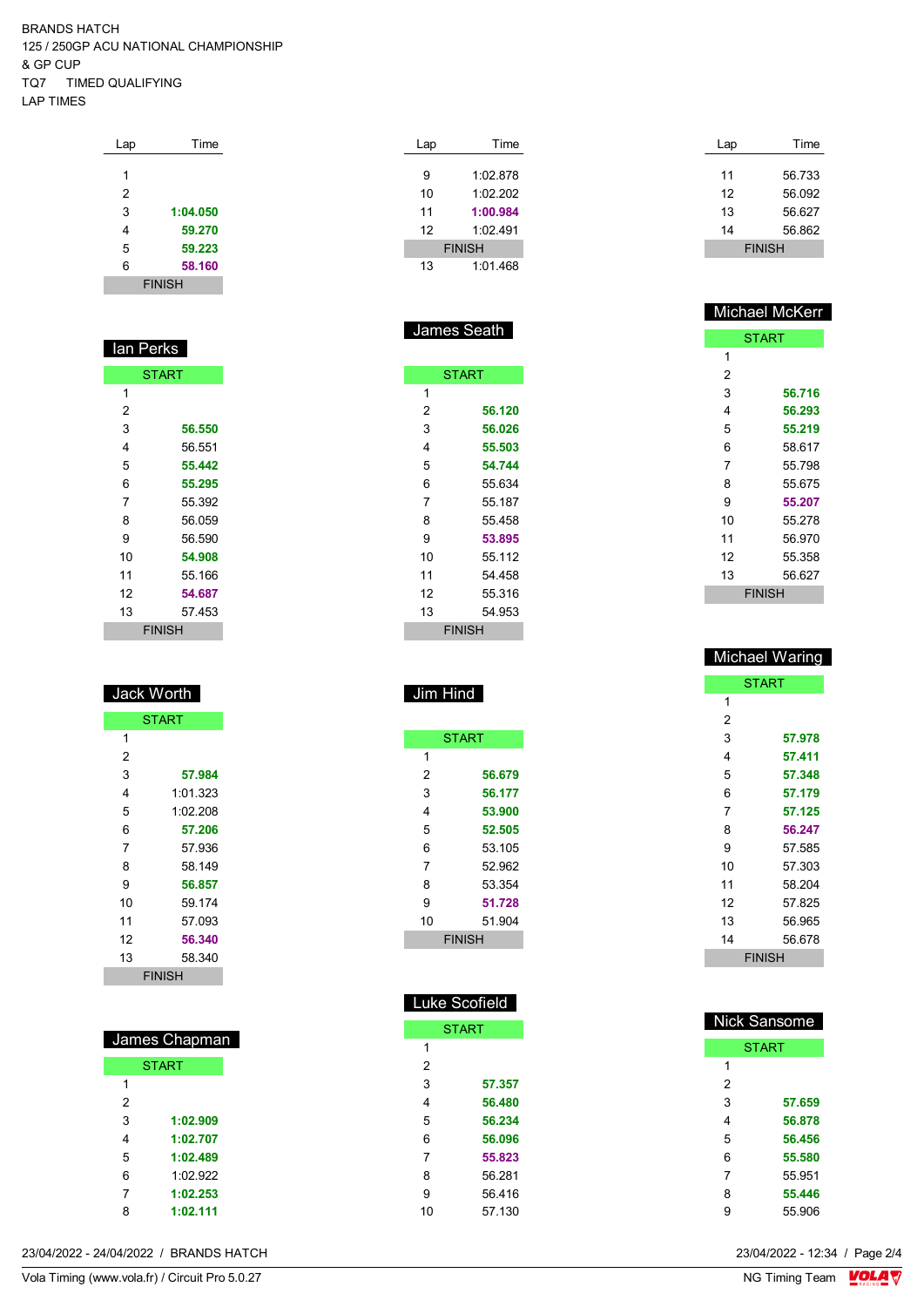| Lap | Time          |
|-----|---------------|
|     |               |
| 10  | 55.925        |
| 11  | 55 700        |
| 12  | 55.771        |
| 13  | 55.032        |
|     | <b>FINISH</b> |

| Paul Toland   |          |  |  |  |  |  |
|---------------|----------|--|--|--|--|--|
| <b>START</b>  |          |  |  |  |  |  |
| 1             |          |  |  |  |  |  |
| 2             |          |  |  |  |  |  |
| 3             | 1:06.248 |  |  |  |  |  |
| 4             | 58.510   |  |  |  |  |  |
| 5             | 58.532   |  |  |  |  |  |
| 6             | 58.613   |  |  |  |  |  |
| 7             | 58.451   |  |  |  |  |  |
| 8             | 58.791   |  |  |  |  |  |
| 9             | 1:00.012 |  |  |  |  |  |
| 10            | 59.837   |  |  |  |  |  |
| 11            | 59 370   |  |  |  |  |  |
| <b>FINISH</b> |          |  |  |  |  |  |

| <b>Phil Guillou</b> |        |  |  |  |  |  |
|---------------------|--------|--|--|--|--|--|
| <b>START</b>        |        |  |  |  |  |  |
| 1                   |        |  |  |  |  |  |
| 2                   |        |  |  |  |  |  |
| 3                   | 57.455 |  |  |  |  |  |
| 4                   | 55.949 |  |  |  |  |  |
| 5                   | 54.958 |  |  |  |  |  |
| 6                   | 54.792 |  |  |  |  |  |
| 7                   | 54.788 |  |  |  |  |  |
| 8                   |        |  |  |  |  |  |
| 9                   |        |  |  |  |  |  |
| 10                  | 56.198 |  |  |  |  |  |
| 11                  | 54.848 |  |  |  |  |  |
| 12                  | 54.623 |  |  |  |  |  |
| <b>FINISH</b>       |        |  |  |  |  |  |

#### Sean Morrison

| <b>START</b> |        |  |
|--------------|--------|--|
| 1            |        |  |
| 2            | 55.731 |  |
| 3            | 55.898 |  |
| 4            | 54.379 |  |
| 5            | 54.229 |  |
| 6            | 56.238 |  |
| 7            | 54.579 |  |
| 8            | 53.399 |  |
| 9            | 54 158 |  |
| 10           | 55 788 |  |
| 11           | 54.617 |  |
| 12           | 54.004 |  |

| Simon Hunt |               |
|------------|---------------|
|            | <b>START</b>  |
| 1          |               |
| 2          |               |
| 3          | 54.296        |
| 4          | 53.725        |
| 5          | 53.895        |
| 6          | 54.153        |
| 7          | 54.578        |
| 8          | 53.428        |
| 9          | 53.103        |
| 10         | 52.513        |
| 11         | 53.605        |
| 12         | 54.225        |
| 13         | 53.538        |
|            | <b>FINISH</b> |
|            | Simon Rowe    |
|            |               |
|            | <b>START</b>  |
| 1          |               |
| 2          |               |

Lap Time 54.358 FINISH

| 1      |          |  |  |  |
|--------|----------|--|--|--|
| 2      |          |  |  |  |
| 3      | 1:00.739 |  |  |  |
| 4      | 59.155   |  |  |  |
| 5      | 59 412   |  |  |  |
| 6      | 57.945   |  |  |  |
| 7      | 59.135   |  |  |  |
| 8      | 59 292   |  |  |  |
| Й      | 59.180   |  |  |  |
| 10     | 59.632   |  |  |  |
| 11     | 59 915   |  |  |  |
| 12     | 1:00.631 |  |  |  |
| 13     | 1:00.090 |  |  |  |
| FINISH |          |  |  |  |

|              | Simon Vanderplank |  |  |  |  |  |
|--------------|-------------------|--|--|--|--|--|
| <b>START</b> |                   |  |  |  |  |  |
| 1            |                   |  |  |  |  |  |
| 2            |                   |  |  |  |  |  |
| 3            | 1:03.489          |  |  |  |  |  |
| 4            | 1:03.587          |  |  |  |  |  |
| 5            | 1.03497           |  |  |  |  |  |
| 6            | 1:03.196          |  |  |  |  |  |
| 7            | 1:03.044          |  |  |  |  |  |
| 8            | 1:02.864          |  |  |  |  |  |
| 9            | 1:02.338          |  |  |  |  |  |
| 10           |                   |  |  |  |  |  |
|              | <b>FINISH</b>     |  |  |  |  |  |

| Lap          | Time          |  |  |  |  |  |
|--------------|---------------|--|--|--|--|--|
|              |               |  |  |  |  |  |
| Spencer Hunt |               |  |  |  |  |  |
| <b>START</b> |               |  |  |  |  |  |
| 1            |               |  |  |  |  |  |
| 2            |               |  |  |  |  |  |
| 3            | 1:00.938      |  |  |  |  |  |
| 4            | 59.281        |  |  |  |  |  |
| 5            | 59.292        |  |  |  |  |  |
| 6            | 58.384        |  |  |  |  |  |
| 7            | 59.580        |  |  |  |  |  |
| 8            | 59.282        |  |  |  |  |  |
| 9            | 59.107        |  |  |  |  |  |
| 10           | 59.483        |  |  |  |  |  |
| 11           | 1:00.213      |  |  |  |  |  |
| 12           | 59.370        |  |  |  |  |  |
| 13           | 58.590        |  |  |  |  |  |
|              | <b>FINISH</b> |  |  |  |  |  |

| Thomas Lawl <u>or</u> |          |  |  |  |
|-----------------------|----------|--|--|--|
| <b>START</b>          |          |  |  |  |
| 1                     |          |  |  |  |
| 2                     |          |  |  |  |
| 3                     | 1:01.613 |  |  |  |
| 4                     | 56.449   |  |  |  |
| 5                     | 53.476   |  |  |  |
| 6                     | 53.351   |  |  |  |
| 7                     | 53.085   |  |  |  |
| 8                     | 52.778   |  |  |  |
| 9                     | 52.690   |  |  |  |
| 10                    | 53.249   |  |  |  |
| 11                    | 52.647   |  |  |  |
| 12                    | 52.640   |  |  |  |
| 13                    | 52.229   |  |  |  |
| <b>FINISH</b>         |          |  |  |  |

| <b>Tom Barrett</b> |          |  |  |  |  |
|--------------------|----------|--|--|--|--|
| <b>START</b>       |          |  |  |  |  |
| 1                  |          |  |  |  |  |
| 2                  |          |  |  |  |  |
| 3                  | 1:00.483 |  |  |  |  |
| 4                  | 57.780   |  |  |  |  |
| 5<br>56.553        |          |  |  |  |  |
| 6                  | 57 341   |  |  |  |  |
| 7                  | 55.992   |  |  |  |  |
| 8                  | 55.740   |  |  |  |  |
| 9                  | 55.000   |  |  |  |  |
| 10                 | 55.168   |  |  |  |  |
| 11                 | 55.443   |  |  |  |  |
| 12                 | 56.814   |  |  |  |  |
| <b>FINISH</b>      |          |  |  |  |  |

Tom Snow

START

23/04/2022 - 12:34 / Page 3/4<br>NG Timing Team  $\frac{\text{VOLA}}{\text{V}}$ 

Vola Timing (www.vola.fr) / Circuit Pro 5.0.27 23/04/2022 - 24/04/2022 / BRANDS HATCH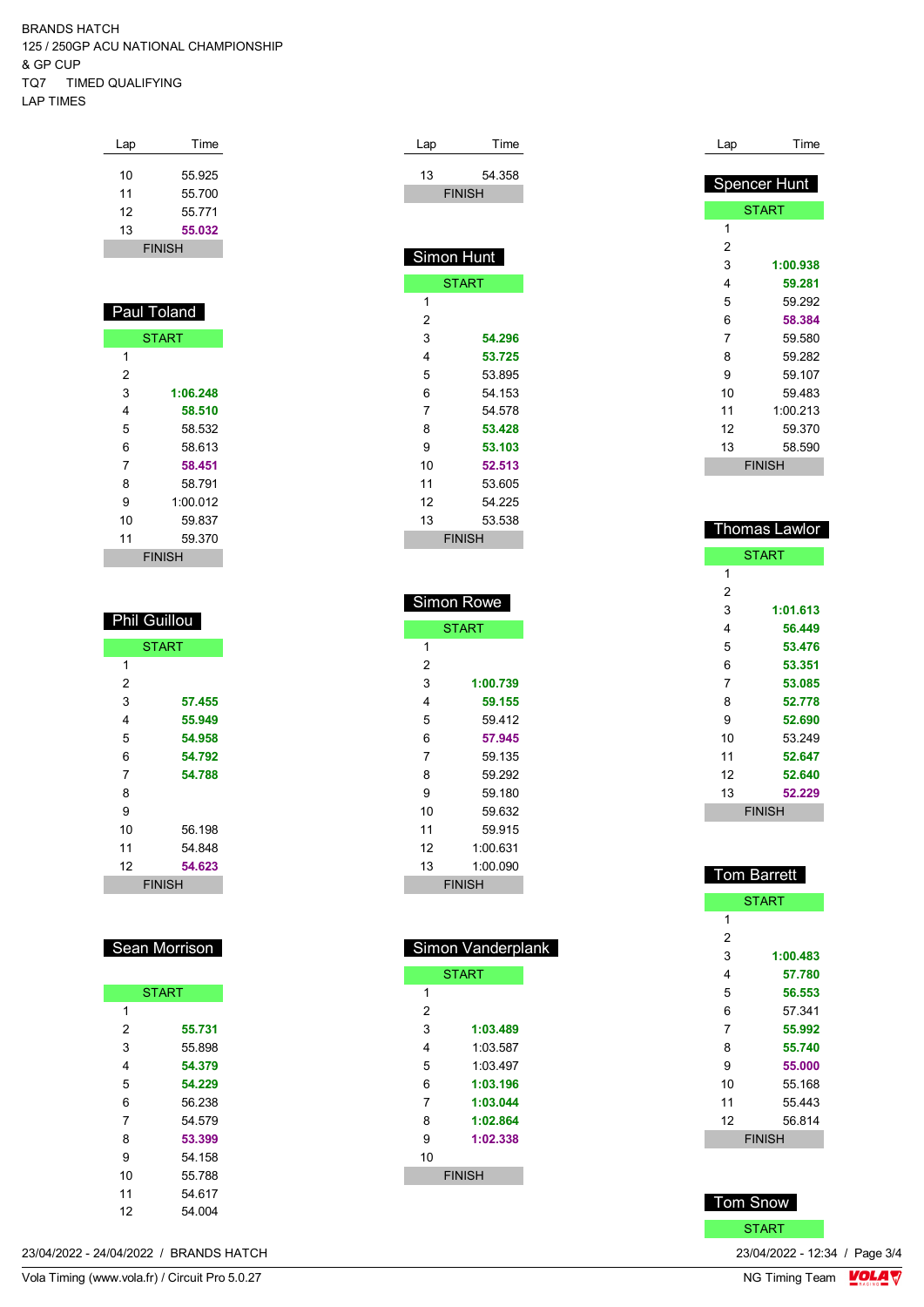| Lap           | Time     |  |  |
|---------------|----------|--|--|
| 1             |          |  |  |
|               |          |  |  |
| 2             |          |  |  |
| 3             | 1:00.691 |  |  |
| 4             | 59.654   |  |  |
| 5             | 59.156   |  |  |
| 6             | 59423    |  |  |
| 7             | 58.465   |  |  |
| 8             | 59.306   |  |  |
| 9             | 58.868   |  |  |
| 10            | 59.205   |  |  |
| 11            | 58.983   |  |  |
| 12            | 58.520   |  |  |
| 13            | 58.172   |  |  |
| <b>FINISH</b> |          |  |  |

| Travis Vince  |        |  |  |  |  |
|---------------|--------|--|--|--|--|
| <b>START</b>  |        |  |  |  |  |
| 1             |        |  |  |  |  |
| 2             |        |  |  |  |  |
| 3             | 55.434 |  |  |  |  |
| 4             | 56.918 |  |  |  |  |
| 5<br>54.578   |        |  |  |  |  |
| 6             | 55.489 |  |  |  |  |
| 7             | 55.211 |  |  |  |  |
| 8             | 56.052 |  |  |  |  |
| 9             | 54.966 |  |  |  |  |
| 10<br>54.793  |        |  |  |  |  |
| 11            | 54.647 |  |  |  |  |
| 12            | 54.871 |  |  |  |  |
| 13            | 54.196 |  |  |  |  |
| 14            | 55.649 |  |  |  |  |
| <b>FINISH</b> |        |  |  |  |  |

23/04/2022 - 12:34 / Page 4/4<br>NG Timing Team  $\frac{\text{VOLA}}{\text{N}}$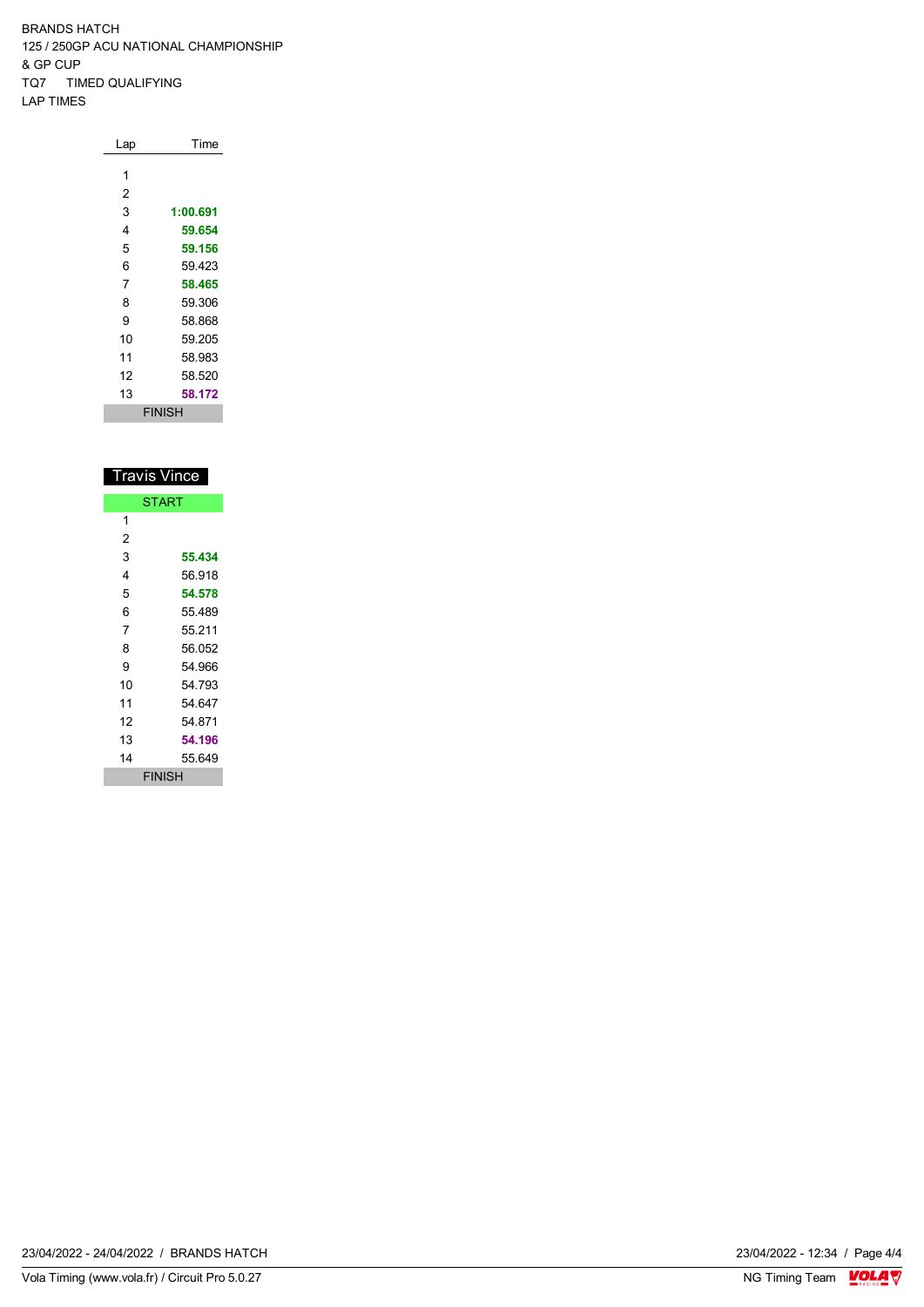

## BRANDS HATCH 125 / 250GP ACU NATIONAL CHAMPIONSHIP & GP CUP RACE 9 STARTING GRID



12 Laps = 14.496 Km



23/04/2022 - 24/04/2022 / BRANDS HATCH 23/04/2022 - 12:37 / Page 1/1

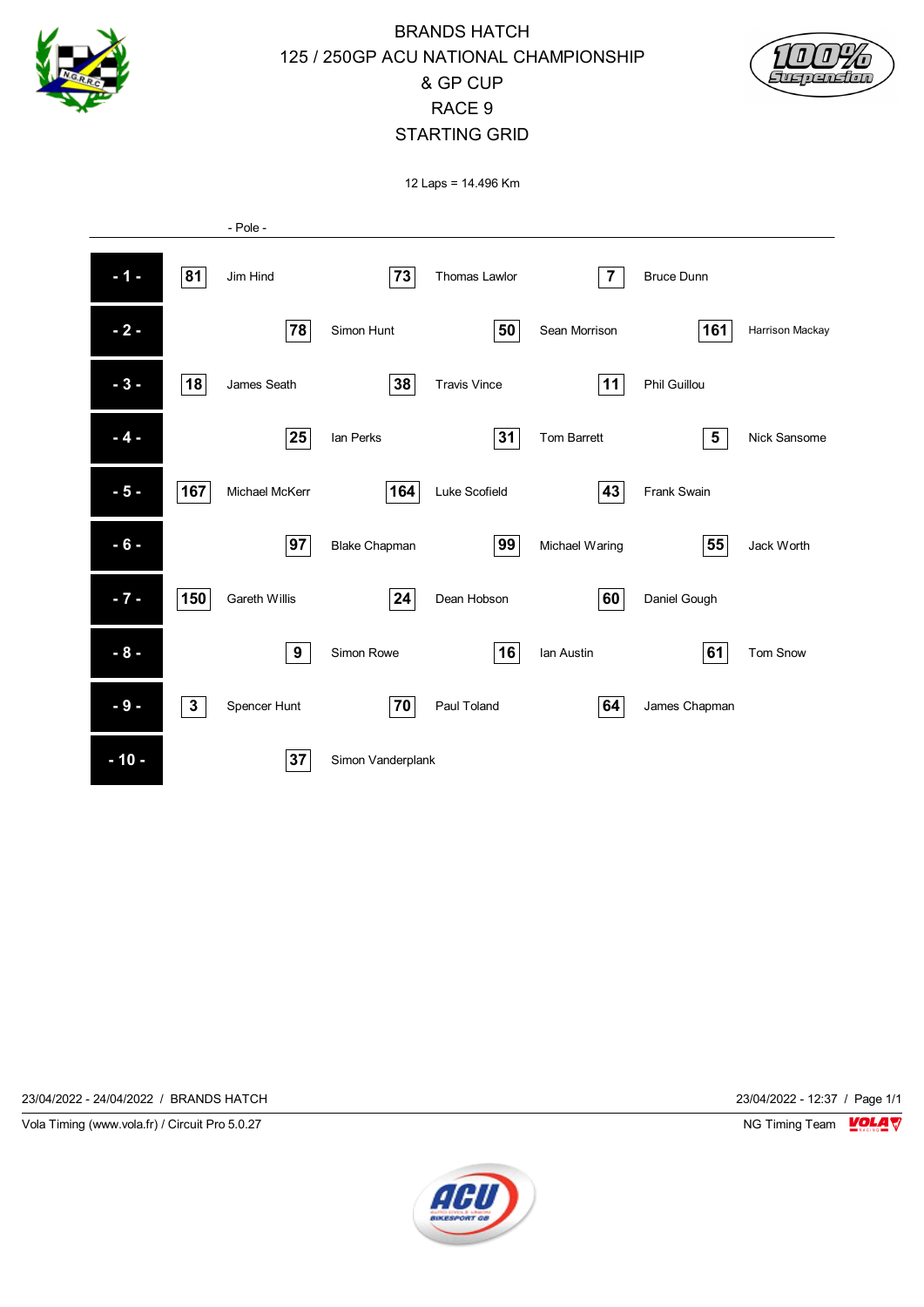

## BRANDS HATCH 125 / 250GP ACU NATIONAL CHAMPIONSHIP & GP CUP RACE 9 Start time: 15:54 Distance: 14.496 miles Weather: Sunny Track: Dry

| Rnk            |                | Num Rider                                              | Machine       | Class | Town/Sponsor                   | Laps | Time              | Gap       | Speed | <b>B.Lap</b> | Average |
|----------------|----------------|--------------------------------------------------------|---------------|-------|--------------------------------|------|-------------------|-----------|-------|--------------|---------|
|                |                |                                                        |               |       |                                |      |                   |           |       |              |         |
| 250            |                |                                                        |               |       |                                |      |                   |           |       |              |         |
| 1              | 81             | Jim Hind                                               | Yamaha TZ 250 | 250   | Nettleton                      | 12   | 10:26.586         |           | 84.84 | 51.253       | 83.28   |
| $\overline{2}$ | 73             | <b>Thomas Lawlor</b>                                   | Yamaha TZ 250 | 250   | GTL life and pensions          | 12   | 10:39.721 +13.135 |           | 83.43 | 52.124       | 81.57   |
| 3              | 78             | <b>Simon Hunt</b>                                      | Yamaha TZ 250 | 250   | Shaken Not Stirred pork pies   | 12   | 10:40.040         | $+13.454$ | 83.19 | 52.272       | 81.53   |
| 4              | $\overline{7}$ | <b>Bruce Dunn</b>                                      | Yamaha TZ 250 | 250   | <b>Bilstein UK</b>             | 12   | 10:40.275         | +13.689   | 83.46 | 52.105       | 81.50   |
| 5              | 50             | <b>Sean Morrison</b>                                   | Honda RS 250  | Cup   | Dover                          | 12   | 10:55.406         | +28.820   | 81.29 | 53.491       | 79.62   |
| 6              | 18             | <b>James Seath</b>                                     | Honda RS 250  | Cup   | Ovenden Earthmoving            | 12   | 11:04.514         | +37.928   | 80.84 | 53.791       | 78.53   |
| $\overline{7}$ | 38             | <b>Travis Vince</b>                                    | Yamaha TZ 250 | Cup   | Melksham                       | 12   | 11:05.760         | $+39.174$ | 81.49 | 53.365       | 78.38   |
| 8              | 25             | lan Perks                                              | Honda RS 250  | Cup   | A C Tyres Oldham               | 12   | 11:06.662         | $+40.076$ | 80.40 | 54.083       | 78.27   |
| 9              | 5              | <b>Nick Sansome</b>                                    | Honda Tsr250  | 250   | Double Take Motorcycles        | 12   | 11:09.659         | $+43.073$ | 80.61 | 53.946       | 77.92   |
| 10             | 97             | <b>Blake Chapman</b>                                   | Honda RS 250  | Cup   | <b>CHAPMAN Racing</b>          | 12   | 11:09.943         | $+43.357$ | 80.03 | 54.339       | 77.89   |
| 11             | 11             | <b>Phil Guillou</b>                                    | Yamaha TZ 250 | Cup   | FCL Racing                     | 12   | 11:14.459         | +47.873   | 79.29 | 54.844       | 77.37   |
| 12             | 167            | <b>Michael McKerr</b>                                  | Yamaha TZ 250 | Cup   | Kilrea                         | 12   | 11:16.168         | +49.582   | 79.76 | 54.520       | 77.17   |
| 13             | 43             | <b>Frank Swain</b>                                     | Honda RS 250  | 250   | Wakefield                      | 12   | 11:20.510         | +53.924   | 78.36 | 55.497       | 76.68   |
| 14             | 31             | <b>Tom Barrett</b>                                     | Honda RS 250  | Cup   | The Two Stroke Workshop        | 12   | 11:20.645         | $+54.059$ | 79.97 | 54.379       | 76.67   |
| 15             | 70             | <b>Paul Toland</b>                                     | Yamaha TZ 250 | Cup   | <b>Kippers Keys</b>            | 11   | 10:39.622         | +1 Lap    | 77.05 | 56.435       | 74.78   |
| 16             | 150            | <b>Gareth Willis</b>                                   | Yamaha TZ 250 | Cup   | Wincy Woo                      | 11   | 10:45.737         | $+1$ Lap  | 76.30 | 56.995       | 74.08   |
| 17             | 60             | <b>Daniel Gough</b>                                    | Yamaha TZ 250 | Cup   | Kieran Lewis/G Force Motorcycl | 11   | 10:58.805         | +1 Lap    | 75.27 | 57.773       | 72.61   |
| 125            |                |                                                        |               |       |                                |      |                   |           |       |              |         |
| 1              | 55             | <b>Jack Worth</b>                                      | Honda RS 125  | 125   | Barnsley                       | 12   | 11:21.329         |           | 78.89 | 55.118       | 76.59   |
| $\mathbf{2}$   | 164            | <b>Luke Scofield</b>                                   | Honda RS 125  | 125   | Reg Richardson & Gavin Mills   | 12   | 11:21.716         | $+0.387$  | 78.91 | 55.104       | 76.55   |
| 3              | 24             | Dean Hobson                                            | Honda RS 125  | 125   | Barnsley                       | 11   | 10:44.804         | $+1$ Lap  | 76.94 | 56.521       | 74.18   |
| 4              | 61             | <b>Tom Snow</b>                                        | Honda RS 125  | 125   | Me                             | 11   | 10:44.867         | $+1$ Lap  | 76.68 | 56.708       | 74.18   |
| 5              | 3              | <b>Spencer Hunt</b>                                    | Yamaha TZ 125 | 125   | <b>DTR</b>                     | 11   | 10:55.236         | $+1$ Lap  | 74.71 | 58.209       | 73.00   |
| 6              | 16             | lan Austin                                             | Yamaha TZ 125 | 125   | Loughborough                   | 11   | 11:01.917         | $+1$ Lap  | 74.24 | 58.573       | 72.27   |
| $\overline{7}$ | 37             | <b>Simon Vanderplank</b>                               | Honda RS 125  | 125   | Louth                          | 11   | 11:18.956         | $+1$ Lap  | 72.43 | 1:00.041     | 70.45   |
| 8              | 64             | James Chapman                                          | Honda RS 125  | 125   | Chapman Racing                 | 11   | 11:26.586         | $+1$ Lap  | 71.50 | 1:00.817     | 69.67   |
|                |                | Best lap: 164 Luke Scofield - 55.104                   |               |       |                                |      |                   |           |       |              |         |
| <b>DNFs</b>    |                |                                                        |               |       |                                |      |                   |           |       |              |         |
|                | 9              | <b>Simon Rowe</b>                                      | Honda RS 125  | 125   | Wincy woo                      |      |                   | +12 Laps  | 73.51 | 59.152       |         |
| Moto           |                |                                                        |               |       |                                |      |                   |           |       |              |         |
| 1.             | 161            | <b>Harrison Mackay</b>                                 | Honda NSF 250 | Moto  | True Heroes Racing             | 12   | 10:58.101         |           | 81.16 | 53.578       | 79.29   |
|                |                | Best lap: 161 Harrison Mackay - 53.578                 |               |       |                                |      |                   |           |       |              |         |
|                |                | 250 - 92.5% of WINNER'S AVERAGE RACE SPEED - 77.03 mph |               |       |                                |      |                   |           |       |              |         |

**Cup - 92.5% of WINNER'S AVERAGE RACE SPEED - 73.65 mph 125 - 92.5% of WINNER'S AVERAGE RACE SPEED - 70.85 mph**

**RE-ISSUED TO INCLUDE: No 16 - Gareth Willis**

23/04/2022 - 24/04/2022 / BRANDS HATCH 03/05/2022 - 20:21 / Page 1/1

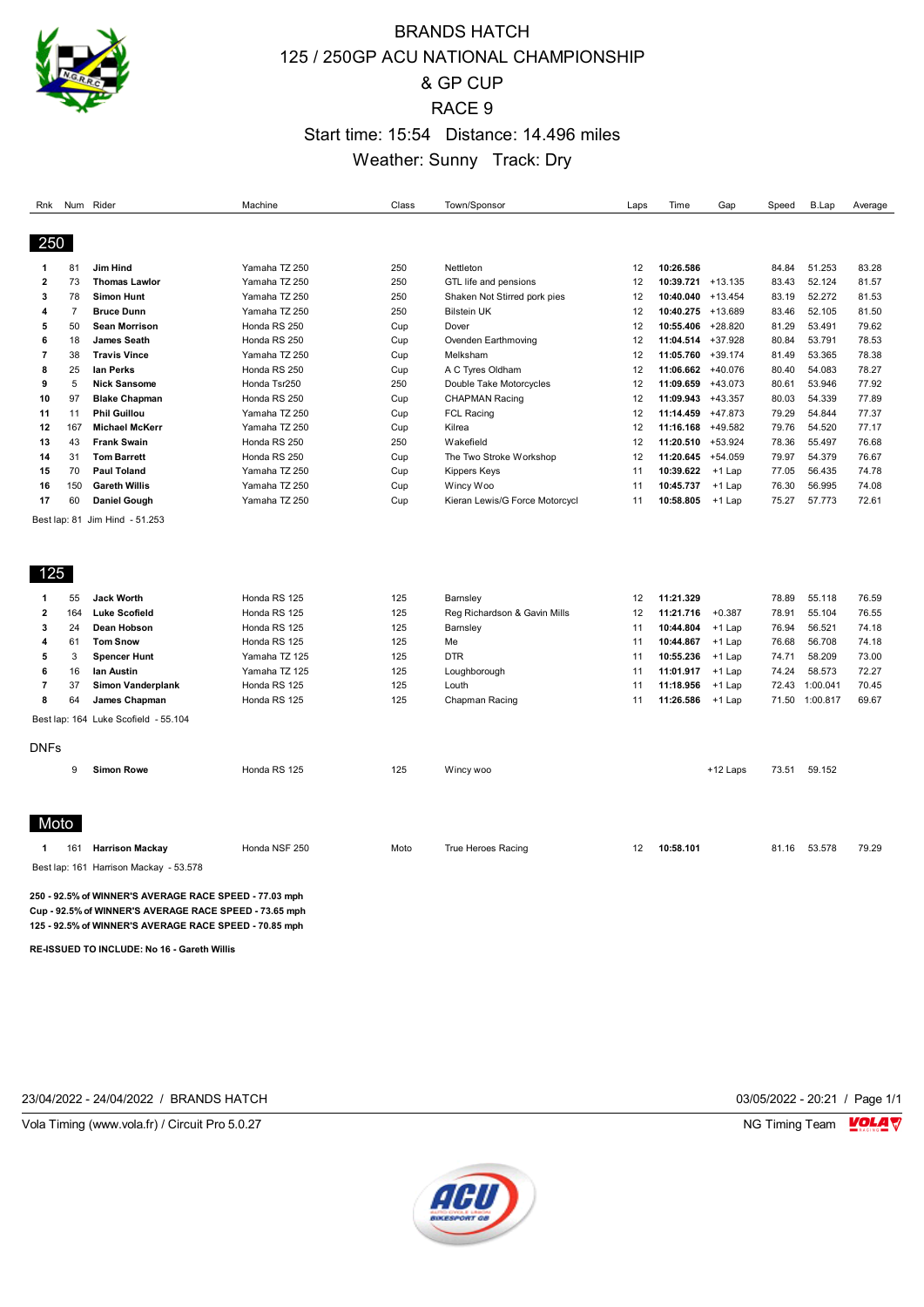

Lap Time

 **57.857** 58.582 **57.773**

| Lap | Time                 |
|-----|----------------------|
|     |                      |
|     | <b>Blake Chapman</b> |

|    | <b>START</b>  |
|----|---------------|
| 1  |               |
| 2  | 55.636        |
| 3  | 55.867        |
| 4  | 55.440        |
| 5  | 55.750        |
| 6  | 55.584        |
| 7  | 55.180        |
| 8  | 54.526        |
| 9  | 54.339        |
| 10 | 54.969        |
| 11 | 54.725        |
|    | <b>FINISH</b> |
| 12 | 54.681        |

#### Bruce Dunn

|    | <b>START</b>  |
|----|---------------|
| 1  |               |
| 2  | 53.219        |
| 3  | 53.420        |
| 4  | 53 242        |
| 5  | 52.737        |
| 6  | 52.396        |
| 7  | 52.677        |
| 8  | 52.790        |
| 9  | 52 421        |
| 10 | 53 822        |
| 11 | 52.172        |
|    | <b>FINISH</b> |
| 12 | 52.105        |
|    |               |
|    |               |

## Daniel Gough

|   | <b>START</b> |
|---|--------------|
| 1 |              |
| 2 | 1:00.438     |
| 3 | 58.679       |
| 4 | 59.629       |
| 5 | 58.307       |

23/04/2022 - 24/04/2022 / BRANDS HATCH 23/04/2022 - 16:14 / Page 1/4

Vola Timing (www.vola.fr) / Circuit Pro 5.0.27 NG Timing Team NG Timing Team NG Timing Team NG Timing Team NG

| 9              | 59.322        |
|----------------|---------------|
| 10             | 58.999        |
|                | <b>FINISH</b> |
| 11             | 1:00.304      |
|                |               |
|                |               |
|                | Dean Hobson   |
|                |               |
|                | <b>START</b>  |
| 1              |               |
|                |               |
| $\overline{2}$ | 58.031        |
| 3              | 58.110        |
| 4              | 57.737        |
| 5              | 57.405        |
| 6              | 57.954        |
| 7              | 58.150        |
| 8              | 57.532        |
| 9              | 57.593        |
| 10             | 57.633        |
|                | <b>FINISH</b> |
| 11             | 56.521        |
|                |               |
|                |               |
|                | Frank Swain   |
|                |               |
|                |               |
|                | <b>START</b>  |

| 1  |               |
|----|---------------|
| 2  | 55.830        |
| 3  | 55.645        |
| 4  | 56.347        |
| 5  | 55.497        |
| 6  | 55.815        |
| 7  | 56.057        |
| 8  | 55 737        |
| 9  | 55 575        |
| 10 | 56.845        |
| 11 | 56.159        |
|    | <b>FINISH</b> |
| 12 | 56.016        |
|    |               |

| Lap | Time                 |
|-----|----------------------|
|     | <b>Gareth Willis</b> |
|     |                      |
|     | <b>START</b>         |
| 1   |                      |
| 2   | 58.650               |
| 3   | 57.872               |
| 4   | 59.245               |
| 5   | 57.671               |
| 6   | 57.678               |
| 7   | 57.421               |
| 8   | 57.345               |
| 9   | 57.716               |
| 10  | 57.771               |
|     | <b>FINISH</b>        |
| 11  | 56.995               |

### Harrison Mackay

|    | <b>START</b>  |
|----|---------------|
| 1  |               |
| 2  | 54.403        |
| 3  | 54.263        |
| 4  | 54.553        |
| 5  | 53.907        |
| 6  | 54.468        |
| 7  | 53.980        |
| 8  | 53.966        |
| 9  | 54 354        |
| 10 | 53.578        |
| 11 | 54.160        |
|    | <b>FINISH</b> |
| 12 | 54.555        |

#### **Ian Austin**

|   | <b>START</b> |
|---|--------------|
| 1 |              |
| 2 | 59.681       |
| 3 | 59.396       |
| 4 | 59.872       |
| 5 | 58.897       |
| հ | 58.783       |

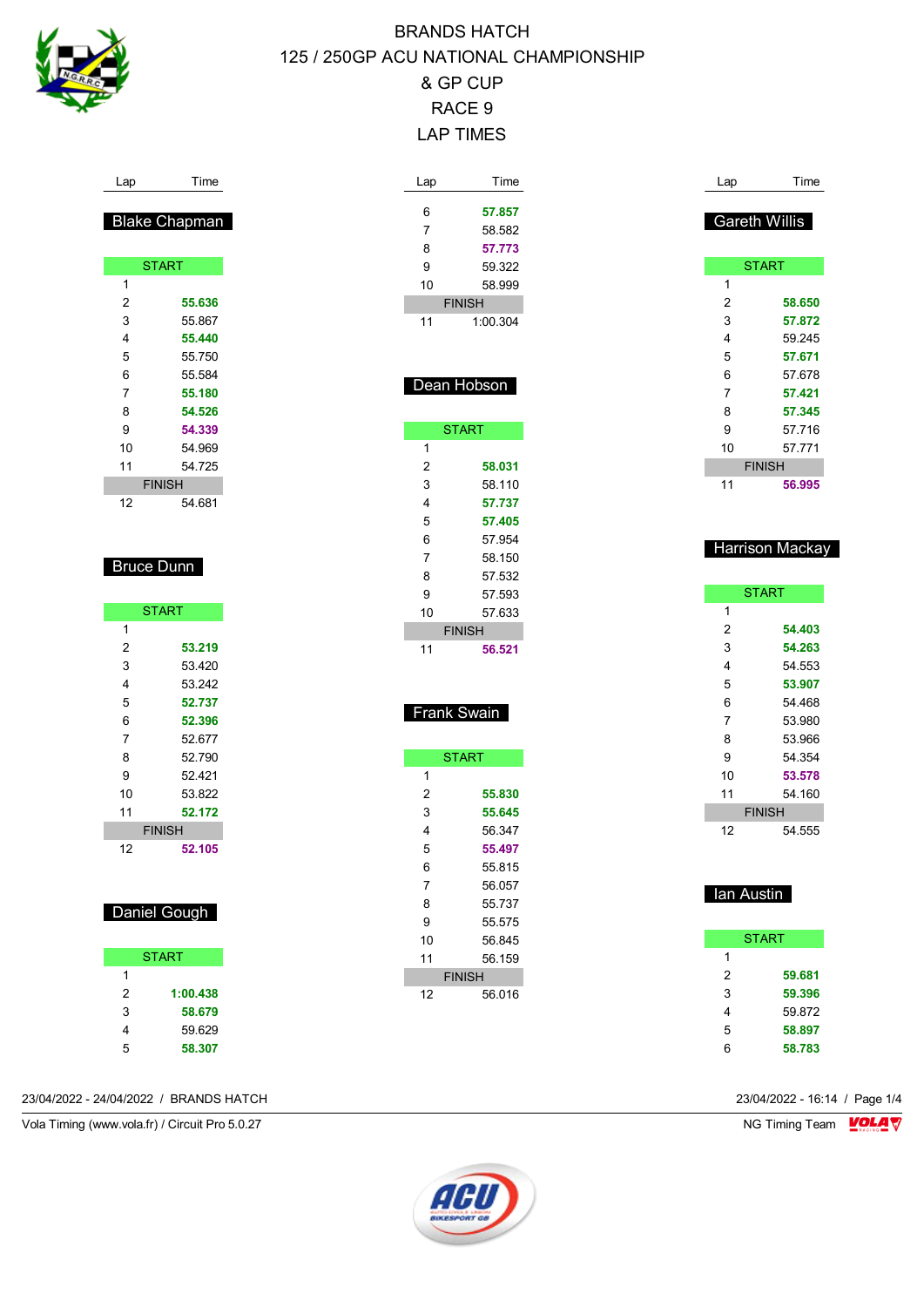| Lap | Time          |
|-----|---------------|
|     |               |
| 7   | 59.574        |
| 8   | 58.573        |
| 9   | 58.910        |
| 10  | 59.151        |
|     | <b>FINISH</b> |
| 11  | 1:00.206      |

#### lan Perks

|    | <b>START</b>  |
|----|---------------|
| 1  |               |
| 2  | 55.190        |
| 3  | 55.945        |
| 4  | 55.688        |
| 5  | 55.108        |
| 6  | 54.300        |
| 7  | 54.083        |
| 8  | 54.186        |
| 9  | 54.100        |
| 10 | 54 349        |
| 11 | 55.211        |
|    | <b>FINISH</b> |
| 12 | 54 210        |

#### Jack Worth

|               | <b>START</b> |
|---------------|--------------|
| 1             |              |
| 2             | 56.767       |
| 3             | 56.736       |
| 4             | 56.535       |
| 5             | 55.686       |
| 6             | 56.083       |
| 7             | 55.771       |
| 8             | 55.788       |
| 9             | 55.118       |
| 10            | 55.235       |
| 11            | 55 219       |
| <b>FINISH</b> |              |
| 12            | 55.963       |

| James Chapman |  |
|---------------|--|
|---------------|--|

| <b>START</b> |          |
|--------------|----------|
| 1            |          |
| 2            | 1:01.984 |
| 3            | 1:01.589 |
| 4            | 1:00.930 |
| 5            | 1:00.817 |
| 6            | 1:00.994 |
| 7            | 1:01.418 |
| ጸ            | 1.01058  |

| Lap           | Time     |
|---------------|----------|
| 9             | 1:02.876 |
| 10            | 1:01 401 |
|               |          |
| <b>FINISH</b> |          |
| 11            | 1:01.238 |

#### James Seath

| <b>START</b>  |        |
|---------------|--------|
| 1             |        |
| 2             | 55.238 |
| 3             | 55.451 |
| 4             | 55.323 |
| 5             | 54.519 |
| 6             | 54.094 |
| 7             | 54.269 |
| 8             | 54.071 |
| 9             | 53.999 |
| 10            | 54.963 |
| 11            | 53.791 |
| <b>FINISH</b> |        |
| 12            | 54.158 |

### Jim Hind

| <b>START</b>  |        |
|---------------|--------|
| 1             |        |
| 2             | 52.140 |
| 3             | 51.839 |
| 4             | 51.644 |
| 5             | 51.362 |
| 6             | 51.365 |
| 7             | 51.800 |
| 8             | 51.363 |
| 9             | 51.910 |
| 10            | 51.961 |
| 11            | 51.253 |
| <b>FINISH</b> |        |
| 12            | 51.685 |

| <b>START</b> |        |  |
|--------------|--------|--|
| 1            |        |  |
| 2            | 56.919 |  |
| 3            | 57 911 |  |
| 4            | 56.179 |  |
| 5            | 55.798 |  |
| 6            | 55.394 |  |
| 7            | 55.214 |  |
| 8            | 55 396 |  |
| 9            | 55.207 |  |
| 10           | 55.540 |  |

| Lap           | Time   |
|---------------|--------|
| 11            | 55.104 |
| <b>FINISH</b> |        |
| 12            | 56.022 |

#### Michael McKerr

| <b>START</b>  |        |
|---------------|--------|
| 1             |        |
| 2             | 56.236 |
| 3             | 56.111 |
| 4             | 55.245 |
| 5             | 55.663 |
| 6             | 56.082 |
| 7             | 55.970 |
| 8             | 55.429 |
| 9             | 55.116 |
| 10            | 54.520 |
| 11            | 55 421 |
| <b>FINISH</b> |        |
| 12            | 54 844 |

#### Michael Waring

| <b>START</b>  |                     |
|---------------|---------------------|
| <b>FINISH</b> |                     |
|               |                     |
|               |                     |
|               | <b>Nick Sansome</b> |
|               |                     |
|               | <b>START</b>        |
| 1             |                     |
| 2             | 55.185              |
| 3             | 55.919              |
| 4             | 56.616              |
| 5             | 54.949              |
| 6             | 54 970              |
| 7             | 53.946              |
| 8             | 54.140              |
| 9             | 54.867              |
| 10            | 55.199              |
| 11            | 55.106              |
| <b>FINISH</b> |                     |
| 12            | 54.899              |
|               |                     |

| <b>Paul Toland</b> |        |  |
|--------------------|--------|--|
| <b>START</b>       |        |  |
| 1                  |        |  |
| 2                  | 57.687 |  |
| 3                  | 57.712 |  |
|                    | 57.203 |  |

23/04/2022 - 24/04/2022 / BRANDS HATCH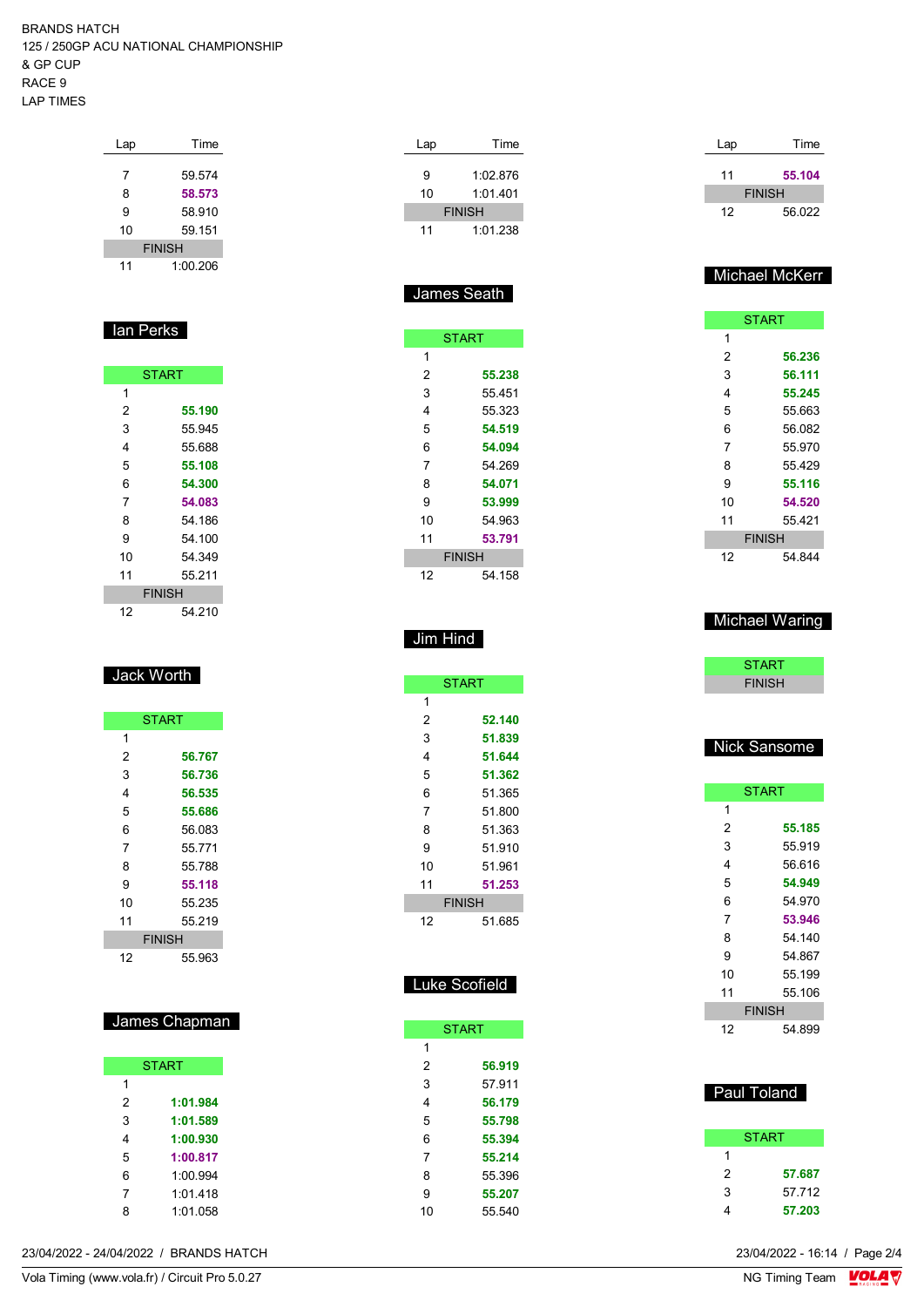| Lap           | Time   |
|---------------|--------|
|               |        |
| 5             | 58.569 |
| 6             | 56.706 |
| 7             | 56.721 |
| 8             | 56.435 |
| 9             | 57.067 |
| 10            | 57.022 |
| <b>FINISH</b> |        |
| 11            | 58.084 |

### Phil Guillou

| <b>START</b>  |        |
|---------------|--------|
| 1             |        |
| 2             | 55.676 |
| 3             | 55.627 |
| 4             | 56.309 |
| 5             | 54.844 |
| 6             | 55.025 |
| 7             | 54.892 |
| 8             | 56.072 |
| 9             | 55 161 |
| 10            | 55.352 |
| 11            | 55.092 |
| <b>FINISH</b> |        |
| 12            | 55.863 |

### Sean Morrison

| <b>START</b> |               |
|--------------|---------------|
| 1            |               |
| 2            | 54.524        |
| 3            | 54.310        |
| 4            | 54.595        |
| 5            | 53.786        |
| 6            | 54.652        |
| 7            | 53.706        |
| 8            | 53.491        |
| 9            | 53.637        |
| 10           | 53 624        |
| 11           | 53.860        |
|              | <b>FINISH</b> |
| 12           | 54 016        |

## Simon Hunt

| <b>START</b> |        |
|--------------|--------|
| 1            |        |
| 2            | 53.644 |
| 3            | 52.888 |
| 4            | 53.343 |
| 5            | 52.800 |
| 6            | 52.290 |

| 23/04/2022 - 24/04/2022 / BRANDS HATCH | 23/04/2022 - 16:14 / Page 3/4 |
|----------------------------------------|-------------------------------|
|----------------------------------------|-------------------------------|

| Lap | Time          |
|-----|---------------|
|     |               |
| 7   | 52.693        |
| 8   | 53.154        |
| 9   | 52480         |
| 10  | 52.365        |
| 11  | 52.465        |
|     | <b>FINISH</b> |
| 12  | 52.272        |
|     |               |

| <b>Simon Rowe</b> |              |
|-------------------|--------------|
|                   | <b>START</b> |
| 1                 |              |
| 2                 | 1:00.307     |
| 3                 | 59.953       |
| 4                 | 59.152       |
| 5                 | 59.742       |
| 6                 | 59 945       |
| 7                 | 1:00.317     |
| <b>FINISH</b>     |              |

#### Simon Vanderplank

|    | <b>START</b>  |
|----|---------------|
| 1  |               |
| 2  | 1:01.482      |
| 3  | 1:01.560      |
| 4  | 1:00.650      |
| 5  | 1:01 018      |
| 6  | 1:00.592      |
| 7  | 1:00.282      |
| 8  | 1:00.634      |
| 9  | 1:00.041      |
| 10 | 1:00.860      |
|    | <b>FINISH</b> |
| 11 | 1:01 208      |

| Spencer Hunt |
|--------------|
|--------------|

|    | <b>START</b>  |
|----|---------------|
| 1  |               |
| 2  | 58.725        |
| 3  | 58 923        |
| 4  | 58.607        |
| 5  | 58.209        |
| 6  | 58.325        |
| 7  | 58 779        |
| 8  | 58.587        |
| 9  | 59 443        |
| 10 | 58.472        |
|    | <b>FINISH</b> |
| 11 | 58.867        |

| Lap | Time          |
|-----|---------------|
|     | Thomas Lawlor |
|     |               |
|     | <b>START</b>  |
| 1   |               |
| 2   | 53.137        |
| 3   | 52.935        |
| 4   | 52.674        |
| 5   | 52.437        |
| 6   | 52.632        |
| 7   | 53.132        |
| 8   | 53.008        |
| 9   | 52.803        |
| 10  | 52.124        |
| 11  | 52.791        |
|     | <b>FINISH</b> |
| 12  | 52.288        |

### Tom Barrett

|    | <b>START</b>  |
|----|---------------|
| 1  |               |
| 2  | 56.651        |
| 3  | 55.626        |
| 4  | 55.407        |
| 5  | 54.379        |
| 6  | 55 441        |
| 7  | 55 697        |
| 8  | 55 916        |
| 9  | 55.537        |
| 10 | 56.764        |
| 11 | 56.530        |
|    | <b>FINISH</b> |
| 12 | 55.533        |

### Tom Snow

| <b>START</b>  |        |
|---------------|--------|
| 1             |        |
| 2             | 58.091 |
| 3             | 57.920 |
| 4             | 57.695 |
| 5             | 57.333 |
| 6             | 57.851 |
| 7             | 58 109 |
| 8             | 57 415 |
| 9             | 57.517 |
| 10            | 57 445 |
| <b>FINISH</b> |        |
| 11            | 56.708 |

#### Travis Vince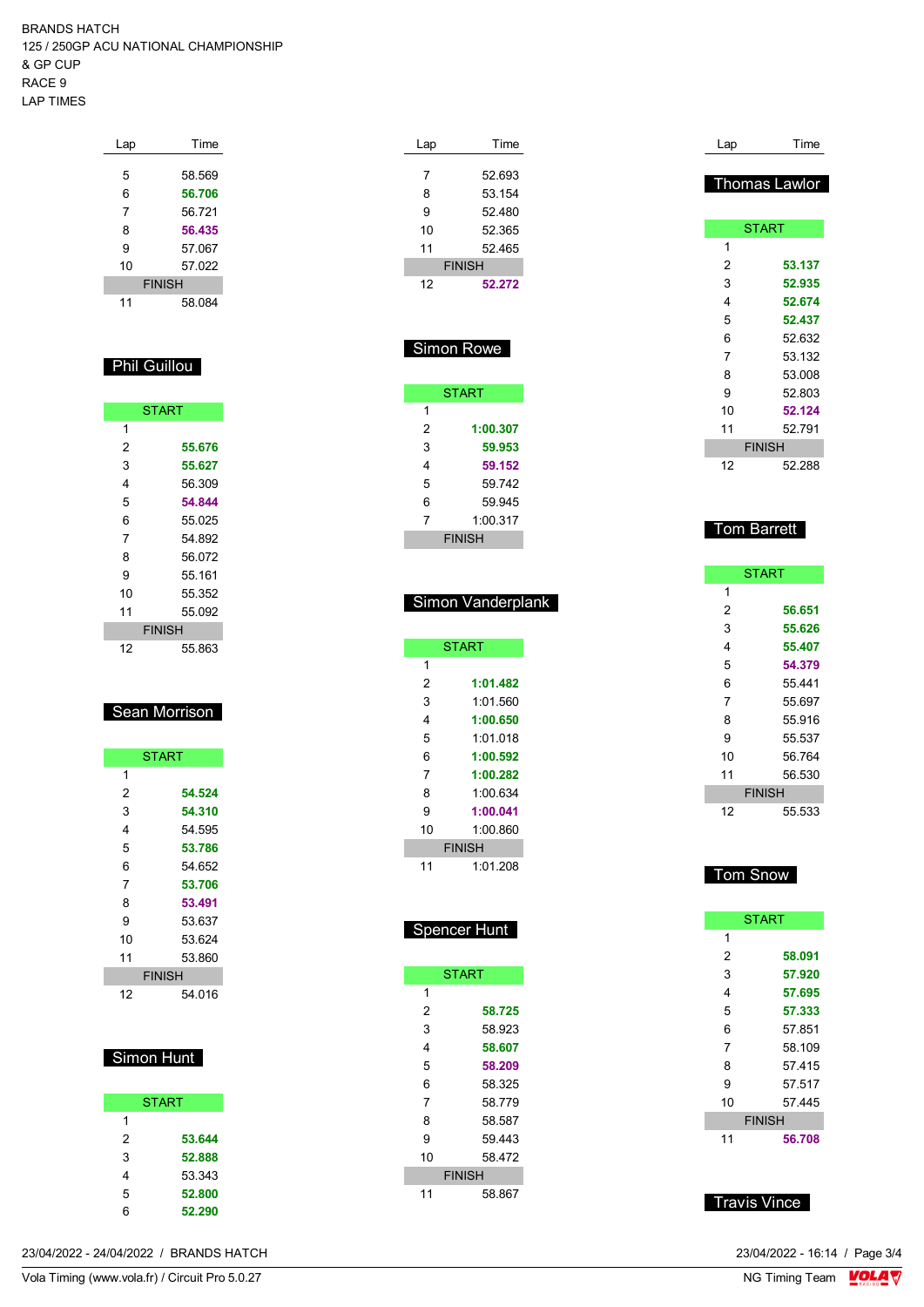| Lap           | Time     |  |  |  |  |  |  |  |  |  |
|---------------|----------|--|--|--|--|--|--|--|--|--|
|               |          |  |  |  |  |  |  |  |  |  |
| <b>START</b>  |          |  |  |  |  |  |  |  |  |  |
| 1             |          |  |  |  |  |  |  |  |  |  |
| 2             | 57.737   |  |  |  |  |  |  |  |  |  |
| 3             | 1:01.370 |  |  |  |  |  |  |  |  |  |
| 4             | 54.461   |  |  |  |  |  |  |  |  |  |
| 5             | 53.866   |  |  |  |  |  |  |  |  |  |
| 6             | 54.040   |  |  |  |  |  |  |  |  |  |
| 7             | 53.547   |  |  |  |  |  |  |  |  |  |
| 8             | 53.550   |  |  |  |  |  |  |  |  |  |
| 9             | 53.365   |  |  |  |  |  |  |  |  |  |
| 10            | 54.048   |  |  |  |  |  |  |  |  |  |
| 11            | 53.482   |  |  |  |  |  |  |  |  |  |
| <b>FINISH</b> |          |  |  |  |  |  |  |  |  |  |
| 12            | 53.368   |  |  |  |  |  |  |  |  |  |

 $\frac{23}{04}{2022 - 16:14}$  / Page 4/4<br>NG Timing Team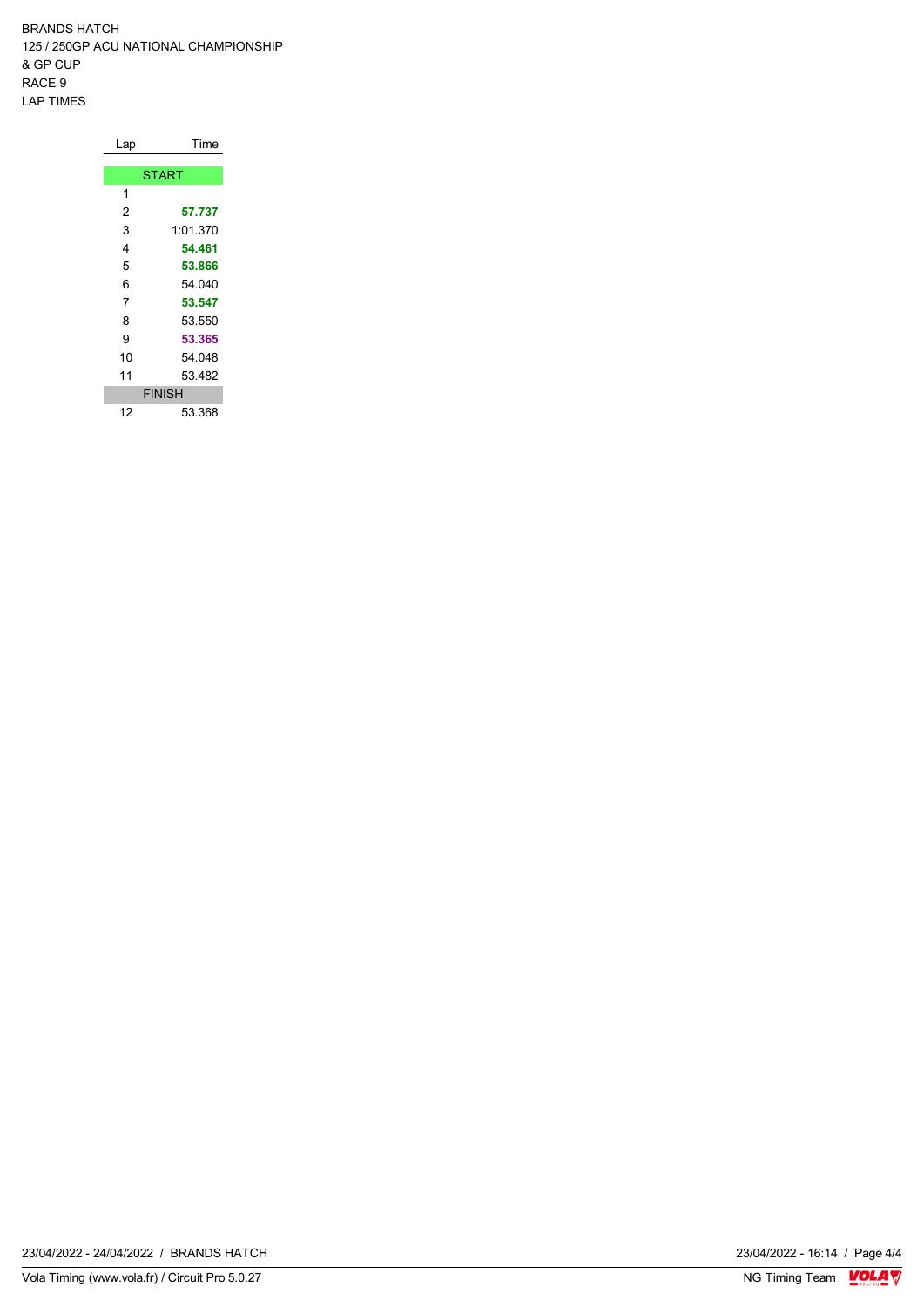

|                   |    | 2.             | 3  | 4.             | 5. | 6.  | 7. | 8. | 9. | 10. | 11 | 12. | 13. | 14. | 15. | 16. | 17. | 18. | 19. | 20. | 21. | 22. | 23. | 24. | 25. | 26. | 27. |
|-------------------|----|----------------|----|----------------|----|-----|----|----|----|-----|----|-----|-----|-----|-----|-----|-----|-----|-----|-----|-----|-----|-----|-----|-----|-----|-----|
| Start             |    |                |    |                |    |     |    |    |    |     |    |     |     |     |     |     |     |     |     |     |     |     |     |     |     |     |     |
| Lap 1             | 81 | $\overline{7}$ | 78 | 73             | 50 | 161 | 38 | 97 | 5  | 25  | 11 | 18  | 43  | 167 | 70  | 55  | 164 | 31  | 150 | 24  | 3   | 61  | 16  | 60  | 9   | 37  | 64  |
| Lap <sub>2</sub>  | 81 |                | 73 | 78             | 50 | 161 | 97 | 5  | 25 | 18  | 11 | 38  | 43  | 167 | 55  | 31  | 164 | 70  | 150 | 24  | 61  | 3   | 16  | 60  | 9.  | 37  | 64  |
| Lap <sub>3</sub>  | 81 | 73             |    | 78             | 50 | 161 | 97 | 5  | 18 | 25  | 11 | 43  | 167 | 31  | 55  | 70  | 164 | 38  | 150 | 24  | 61  | 3   | 16  | 60  | 9.  | 37  | 64  |
| Lap <sub>4</sub>  | 81 | 73             |    | 78             | 50 | 161 | 97 | 18 | 25 | 5   | 11 | 43  | 167 | 31  | 55  | 38  | 164 | 70  | -24 | 61  | 150 | 3   | 60  | 16  | 9.  | 37  | 64  |
| Lap <sub>5</sub>  | 81 | 73             |    | 78             | 50 | 161 | 18 | 97 | 25 | Б   | 11 | 43  | 167 | 31  | 38  | 55  | 164 | 70  | 24  | 61  | 150 | 3   | 60  | 16  | 9   | 37  | 64  |
| Lap6              | 81 | 73             |    | 78             | 50 | 161 | 18 | 25 | 5  | 97  | 11 | 43  | 38  | 31  | 167 | 55  | 164 | 70  | 24  | 61  | 150 | 3   | 60  | 16  | 9   | 37  | 64  |
| Lap <sub>7</sub>  | 81 | 73             |    | 78             | 50 | 161 | 18 | 25 | 5  | 97  | 11 | 38  | 43  | 31  | 167 | 55  | 164 | 70  | 24  | 61  | 150 | 3   | 60  | 16  | 9   | 37  | 64  |
| Lap <sub>8</sub>  | 81 | 73             |    | 78             | 50 | 161 | 18 | 25 | 5  | 97  | 38 | 11  | 43  | 167 | 31  | 55  | 164 | 70  | 24  | 61  | 150 | 3   | 60  | 16  | 37  | 64  |     |
| Lap 9             | 81 | 7              | 73 | 78             | 50 | 161 | 18 | 25 | 5  | 38  | 97 | 11  | 167 | 43  | 31  | 55  | 164 | 70  | 24  | 61  | 150 | 3   | 60  | 16  | 37  | 64  |     |
| Lap <sub>10</sub> | 81 | 73             | 78 | $\overline{7}$ | 50 | 161 | 18 | 25 | 38 | 5   | 97 | 11  | 167 | 43  | 31  | 55  | 164 | 70  | 61  | 24  | 150 | 3   | 60  | 16  | 37  | 64  |     |
| Lap 11            | 81 | 73             | 78 |                | 50 | 161 | 18 | 38 | 25 | 5   | 97 | 11  | 167 | 43  | 31  | 55  | 164 | 70  | 24  | 61  | 150 | 3   | 60  | 16  | 37  | 64  |     |
| Lap <sub>12</sub> | 81 | 73             | 78 |                | 50 | 161 | 18 | 38 | 25 | 5   | 97 | 11  | 167 | 43  | 31  | 55  | 164 |     |     |     |     |     |     |     |     |     |     |

23/04/2022 - 24/04/2022 / BRANDS HATCH 23/04/2022 - 16:15 / Page 1/1

Vola Timing (www.vola.fr) / Circuit Pro 5.0.27 NG Timing Team MC Timing Team MC Timing Team M